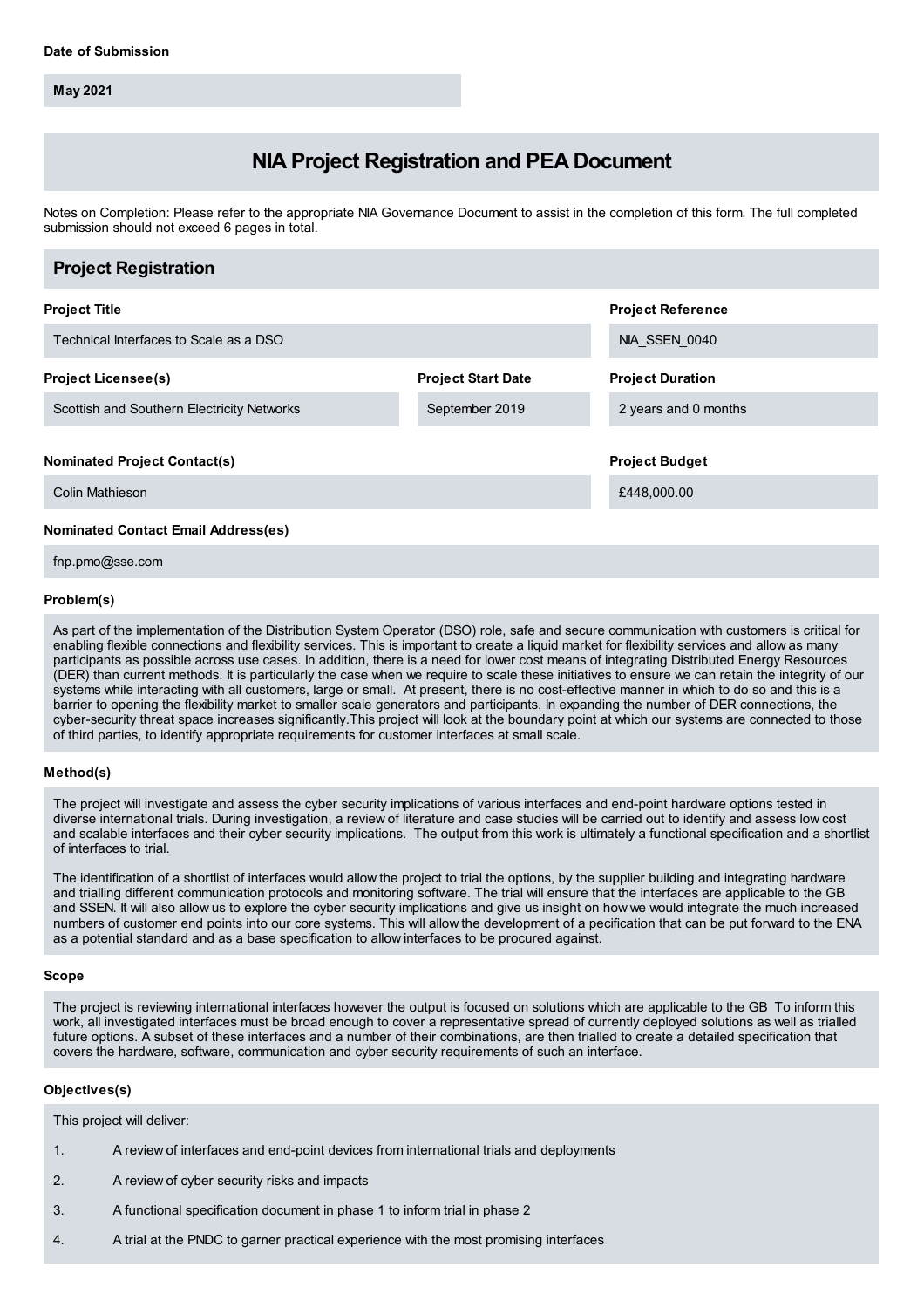5. A detailed specification document for DSO interfaces built up from all the learning trials

#### **Success Criteria**

TRL 5

A thorough investigation of interfaces that have been trialled and deployed to understand their applicability to networks in the GB, in order to produce a shortlist of interfaces to trial.

Understand the cyber security implications of these interfaces

A practical trial of the selected interfaces to understand the detailed implications of using them

Creation of a specification for DSO interfaces for use in future use in BAU scenarios

#### **Technology Readiness Level at Start**

**Technology Readiness Level at Completion**

TRL 7

#### **Project Partners and External Funding**

UKPN – DNO reviewer – time in lieu

#### **Potential for New Learning**

The project will investigate the various interfaces and end-point hardware options that have been trialled in other international trials. This investigation will identify suitable options for SSEN to trial to ensure the trials are applicable to the GB and SSEN. It will allow us to explore the cyber security implications of hardware and software components and give us insight on how we would integrate the much-increased numbers of customer end-points into our core systems.

The learning will be disseminated through the sharing of reports and trial results, as well as through appropriate conference and ENA channels, including but not limited to the LCNI conference.

#### **Scale of Project**

The project will investigate interfaces between the DNO and third parties – 'customer interfaces', drawing on experience from international trials and deployments. There is particular focus on LV and HV interfaces, and where proven scalable, EHV. This scale allows for a thorough trial but remains broad enough to allow for replication and applicability to other DNO regions.

#### **Geographical Area**

The project will initially focus on GB applications but the project learning is not geographically constrained by the output.

#### **Revenue Allowed for in the RIIO Settlement**

None

#### **Indicative Total NIA Project Expenditure**

£448,000, of which 90% (£403,200) is allowable NIA expenditure

## **Project Eligibility Assessment**

#### **Specific Requirements 1**

1a. A NIA Project must have the potential to have a Direct Impact on a Network Licensee's network or the operations of the System Operator and involve the Research, Development, or Demonstration of at least one of the following (please tick which **applies):**

A specific piece of new (i.e. unproven in GB, or where a Method has been trialled outside the GB the Network Licensee must justify repeating it as part of a Project) equipment (including control and communications systems and software) X

A specific novel arrangement or application of existing licensee equipment (including control and/or communications systems and/or software)

A specific novel operational practice directly related to the operation of the Network Licensee's System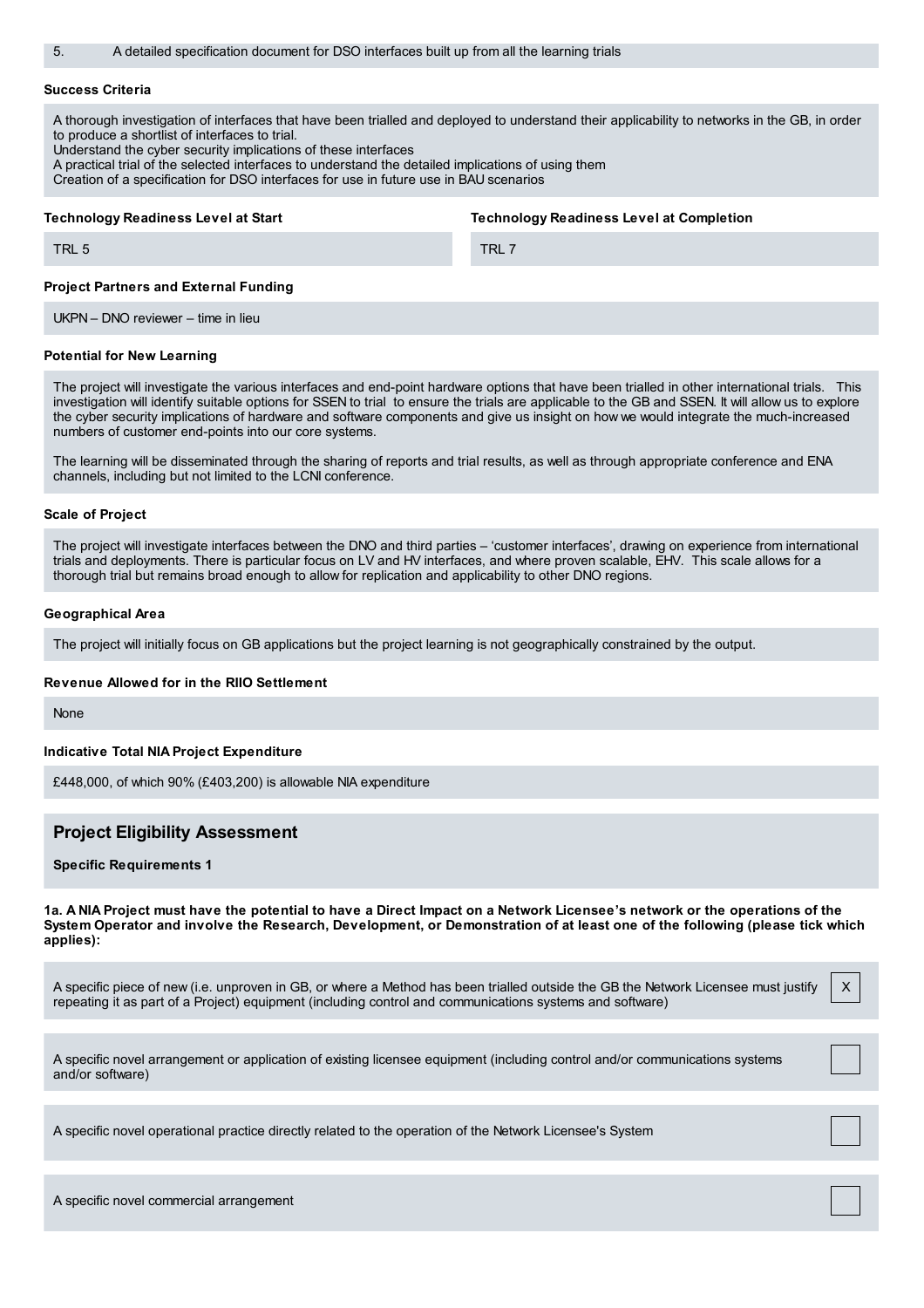## **Specific Requirements 2**

## **2a. Has the Potential to Develop Learning That Can be Applied by all Relevant Network Licensees**

#### **Please explain how the learning that will be generated could be used by relevant Network Licenses.**

As DNOs transition to DSOs, there is an increasing need to use interfaces to connect to customers to provide flexibility services. We already see the increase of flexibility markets across the GB network operatoes. The intention is to take the output of this project to the ENA for incorporation into a standard, which would allow for customers operating across the GB networks a level of consistency in requirements to access electricity flexibility markets.

#### **2b. Is the default IPR position being applied?**

Yes X

#### **2c. Has the Potential to Deliver Net Financial Benefits to Customers?**

Yes X

#### **Please provide an estimate of the saving if the Problem is solved.**

A reduction of at least £5000 for an Operational Technology type interface to potentially few hundred pounds could drive a reduction in cost by ten times for customer who wants to enter a flexibility market.

Please provide a calculation of the expected financial benefits of a Development or Demonstration Project (not required for **Research Projects). (Base Cost - Method Cost, Against Agreed Baseline).**

#### Please provide an estimate of how replicable the Method is across GB in terms of the number of sites, the sort of site the method could be applied to, or the percentage of the Network Licensees system where it could be rolled-out.

The purpose of this project is to produce a specification that will allow DNOs to look straight to BAU implementation. The BAU implementation costs will depend on the region-specific requirements, i.e. number of DERs and their location and size – it is expected that as the transition to DSO develops, near to, if not 100% of network areas will require customer interfaces to allow for accessible flexibility networks.

#### **Please provide an outline of the costs of rolling out the Method across GB.**

Relatively minimal with the final specification, it would be the basis of a procurement exercise to be outlined by each DNO.

#### **2d. Does not Lead to Unnecessary Duplication**

Yes X

## **Please demonstrate below that no unnecessary duplication will occur as a result of the Project.**

There has not been a project focusing on low cost interfaces applicable for flexibility services and investigating the cyber security implications of this.

## If applicable, justify why you are undertaking a Project similar to those being carried out by any other Network Licensees.

ENWL's Interface project is looking at the centralised communication requirements with less of the focus on the customer interfaces or cyber security.

## **Additional Governance Requirements**

## **Please identify**

that the project is innovative (ie not business as usual) and has an unproven business case where the risk warrants a limited Research and Development or Demonstration Project to demonstrate its effectiveness

## **i) Please identify why the project is innovative and has not been tried before**

Flexible connections, flexibility services and distributed energy resources are an emerging and growing market. These are causing an increasing number of customer connection end-points which need to be safely integrated with the DNOs core systems. There are currently

X